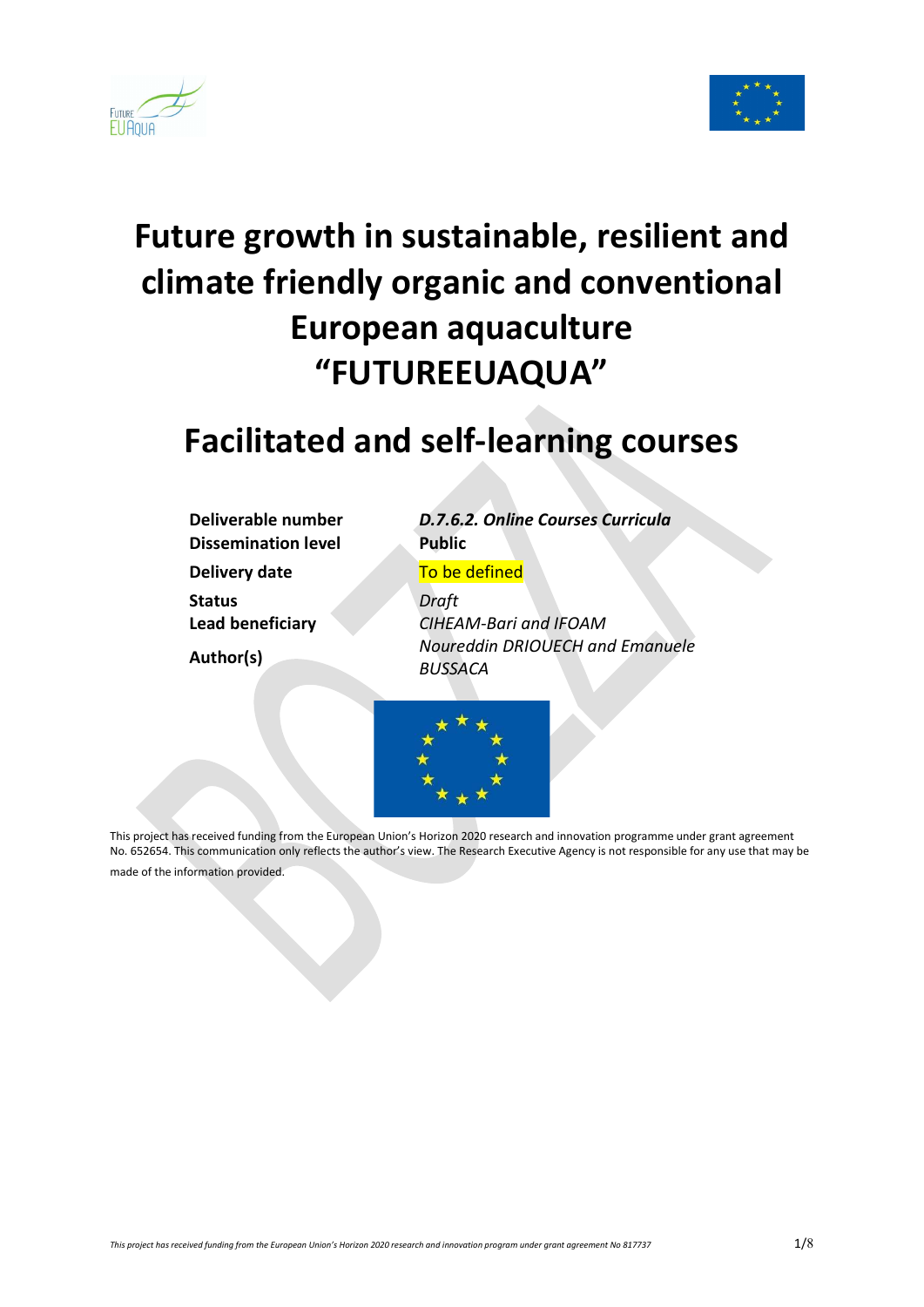



# WP 7: Training, Capacity building and support to policy Task 7.2: Training for increased capacity

| Version | Date / Contributors                                                                                                                                                          | <b>Summary of Changes</b> |
|---------|------------------------------------------------------------------------------------------------------------------------------------------------------------------------------|---------------------------|
| 0.1     | 20-01-2022 / Noureddin DRIOUECH                                                                                                                                              | First draft               |
| 0.2     | 15-02-2022 / Emanuele BUSACCA and                                                                                                                                            | Review                    |
|         | Noureddin DRIOUECH                                                                                                                                                           |                           |
| 0.3     | 15-03-2022/ Noureddin DRIOUECH                                                                                                                                               | Second draft              |
| 0.4     | Noureddin DRIOUECH and Zsófia<br>15-04-2022 /<br><b>KERTÉSZ</b>                                                                                                              | Review                    |
| 0.5     | 09-05-2022/ Mod. 1: Elena Mente &<br>Thessaloniki<br>Giuseppe Lembo<br>Mod. 2: Themis Altintzoglou - NOFIMA,<br>Module 3: Ingrid Kvalvik and<br>Noureddin<br><b>DRIOUECH</b> | Third draft               |
| 0.6     | 27-05-2022 / Szilvia Mihalffy FEAP and<br>Noureddin DRIOUECH                                                                                                                 | $4th$ draft               |
|         |                                                                                                                                                                              |                           |
| 1.0     |                                                                                                                                                                              | <b>Final version</b>      |

# Document Versions

This deliverable contains original unpublished work except where clearly indicated otherwise. Acknowledgement of previously published material and of the work of others has been made through appropriate citation, quotation or both.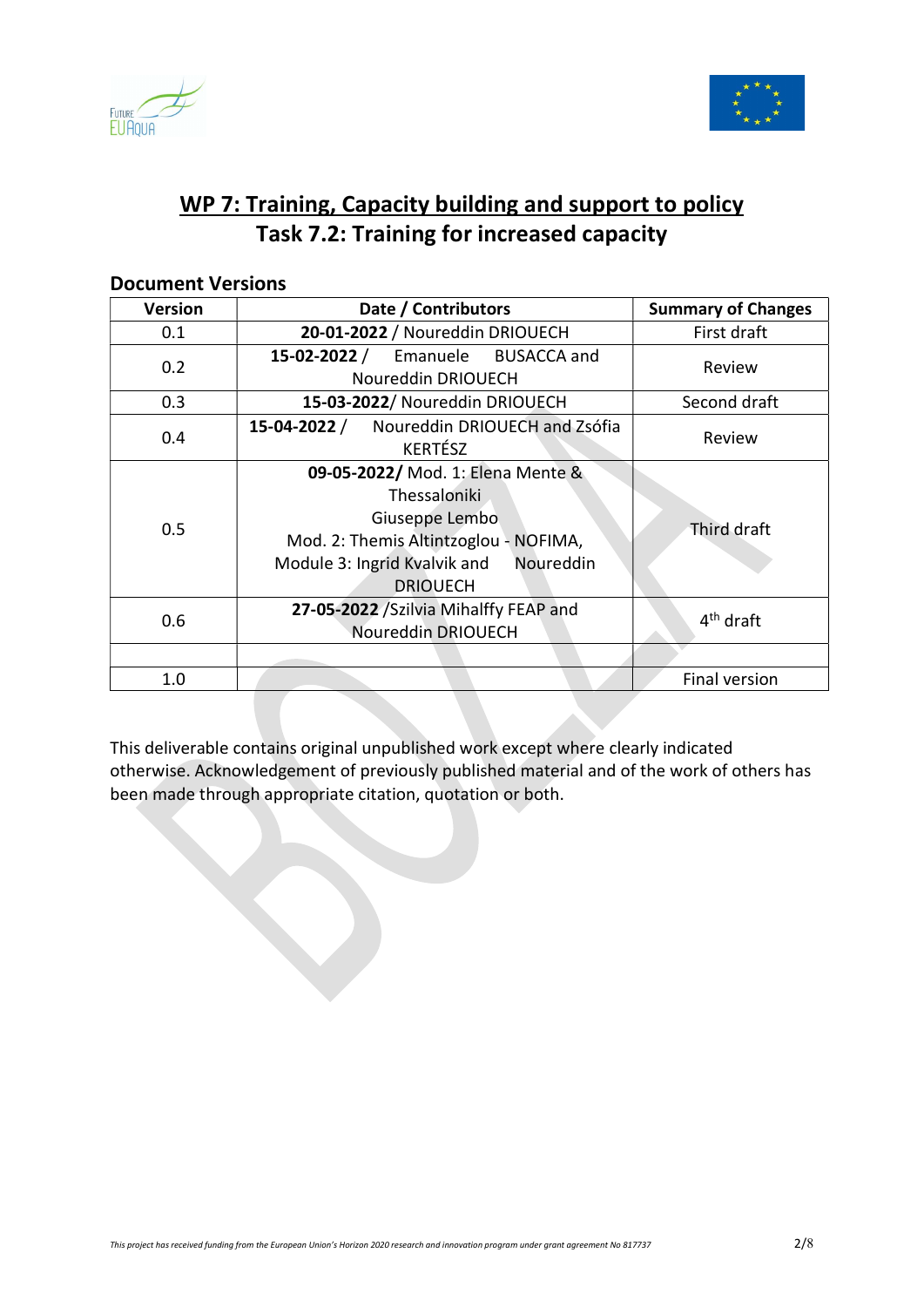



# CIHEAM -MEDITERRANEAN AGRONOMIC INSTITUTE OF BARI-ITALY INFORMATION MANAGEMENT / E-LEARNING DIVISION

### ONLINE COURSE CURRICULA



# WP 7, Task 7.2: Training for increased capacity D.7.6. Online Courses

Title: Sustainable, resilient and climate friendly Blue Growth of EU Aquaculture and beyond Type: Online Date: From 15 June 2022 to 29 July 2022 facilitated learning (available for 12 months for self-learning) Duration: 6 weeks Location: CIHEAM Bari web-based platform Website: http://el.iamb.it/

### **Background**

FutureEuAqua is a Horizon 2020 project with 32 partners, kicked off in November 2018 and set to end in April 2023.

The overall objective of FutureEUAqua is to effectively promote the sustainable growth of climatechange resilient, environmentally friendly organic and conventional aquaculture of major fish species and low trophic level organisms in Europe, to meet future challenges with respect to the growing consumer demand for high quality, nutritious and responsibly produced food.

The European Green Deal and the Farm to Fork Strategy underline the potential of farmed seafood as a source of protein for food and feed with a low-carbon footprint which has an important role to play in helping to build a sustainable food system. The Farm to Fork Strategy also sets specific targets for aquaculture, in particular the reduction of sales of antimicrobials and a significant increase in organic aquaculture by 2030.

When the FutureEUAqua project started, aquaculture production in the EU had reached 1.25 million tonnes of seafood annually, with a value of over 4 billion euro. Of this amount, 4% was certified as organic, amounting in 2015 to a total of approximately 50,000 tonnes<sup>1</sup>. In 2015, EU consumers spent 54 billion euro for buying fisheries and aquaculture products, reaching the highest amount ever recorded<sup>2</sup>. Nevertheless, Europe was still heavily dependent on external markets to cover this demand. Thus, EU aquaculture need to increase the competitiveness of its products and respond to consumer demands for high-quality and safe food, in a challenging context of climate change, greater competition for natural resources, and conflicting interests for space and markets.

<sup>1</sup> EUMOFA, 2017b

<sup>2</sup> EUMOFA, 2017b

This project has received funding from the European Union's Horizon 2020 research and innovation program under grant agreement No 817737  $\,3/8\,$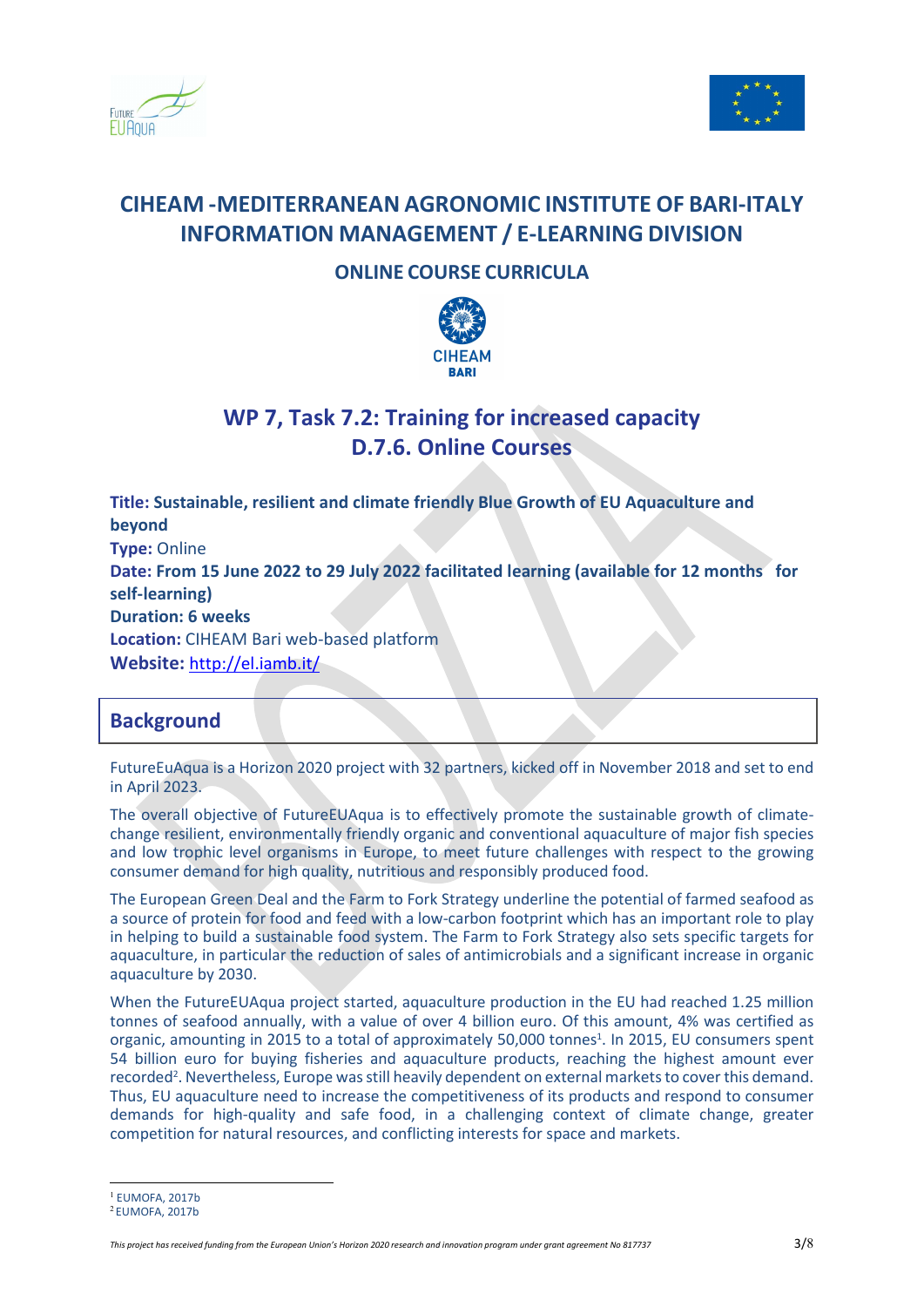



Organic production - mainly mussels, oysters, trout, salmon, carp, sea bass/seabream<sup>3</sup> - had increased by 25% compared to 2012<sup>4</sup>. Nevertheless, significant bottlenecks present in organic farming needed to be overcome in order to maintain this positive trend.

To ensure food and nutrition security by 2030, the food production sectors have to sustainably expand in terms of space use, production and new value chains, exploring and enhancing innovation opportunities offered by sustainable and resilient aquaculture production systems, implementing the circular economy principles and increasing social acceptance of the corresponding activities and products.

European aquaculture, with a lower carbon footprint compared to cattle, pork and even poultry<sup>5</sup>, has the potential to effectively address these challenges and contribute positively to the implementation of the UN Sustainability Development Goals (SDGs) commitments.

Future aquaculture needs to manage production of high quality, safe food for a growing population, without harming the environment and without compromising animal health and welfare. To succeed, improvements are demanded along the whole value chain, i.e. from egg to fork.

For conventional and organic aquaculture, sustainable production requires smart breeding programs, feeds and production technologies that meet the requirements of the different farmed aquatic species. To minimise climate impacts, feed ingredients from low trophic levels and circular economy are important.

The need for increased efficiency of space and resource use can be brilliantly approached by new technologies, both on land and in water, amongst others RAS (Recirculating Aquaculture Systems) and IMTA (Integrated Multitrophic Aquaculture). Moreover, conventional open cage production systems need to be managed smartly and significantly reduce their nutrient discharges, escapes and disease incidences.

In aquaculture lays great part of the food production sectors' responsibility to ensure food safety in the future without jeopardising the environment or the consumers' and animals' health and welfare.

More high-quality organic food products, low in undesirable compounds, packed in smart zero waster solutions, together with economic conventional seafood products with lower environmental footprint, produced by selected champion breeds for nutrient utilisation efficiency and robustness, grown responsively and more effectively managed by non-invasive monitoring technologies are needed.

FutureEUAqua addressed these aspects and can bring future EU aquaculture to this end by promoting innovations in the whole value chain, including:

- Sustainable breeding: Assessing, validating and demonstrating the level of the ability of the current breeding programs, breeding goals and methodologies.
- Ingredients & feed: Ensuring sustainable and resilient production by focusing on high fish performance, health and product quality.
- Production systems: Documenting tailor-made fish perform in future cost-effective production systems that function optimally.
- Quality & Safety: Developing innovative high quality minimally processed fish products and related packaging conditions, in order to valorise aquaculture raw materials.
- Monitoring technologies: Monitoring the impact of housing environments and innovative diets on the fish health and welfare.
- Consumer awareness: Improving consumer awareness, perception and acceptance of European aquaculture products and methods.

 $3$  FIIMOFA, 2017a

<sup>4</sup> Zubiaurre 2014

<sup>5</sup> Sonesson et al. 2009

This project has received funding from the European Union's Horizon 2020 research and innovation program under grant agreement No 817737 4/8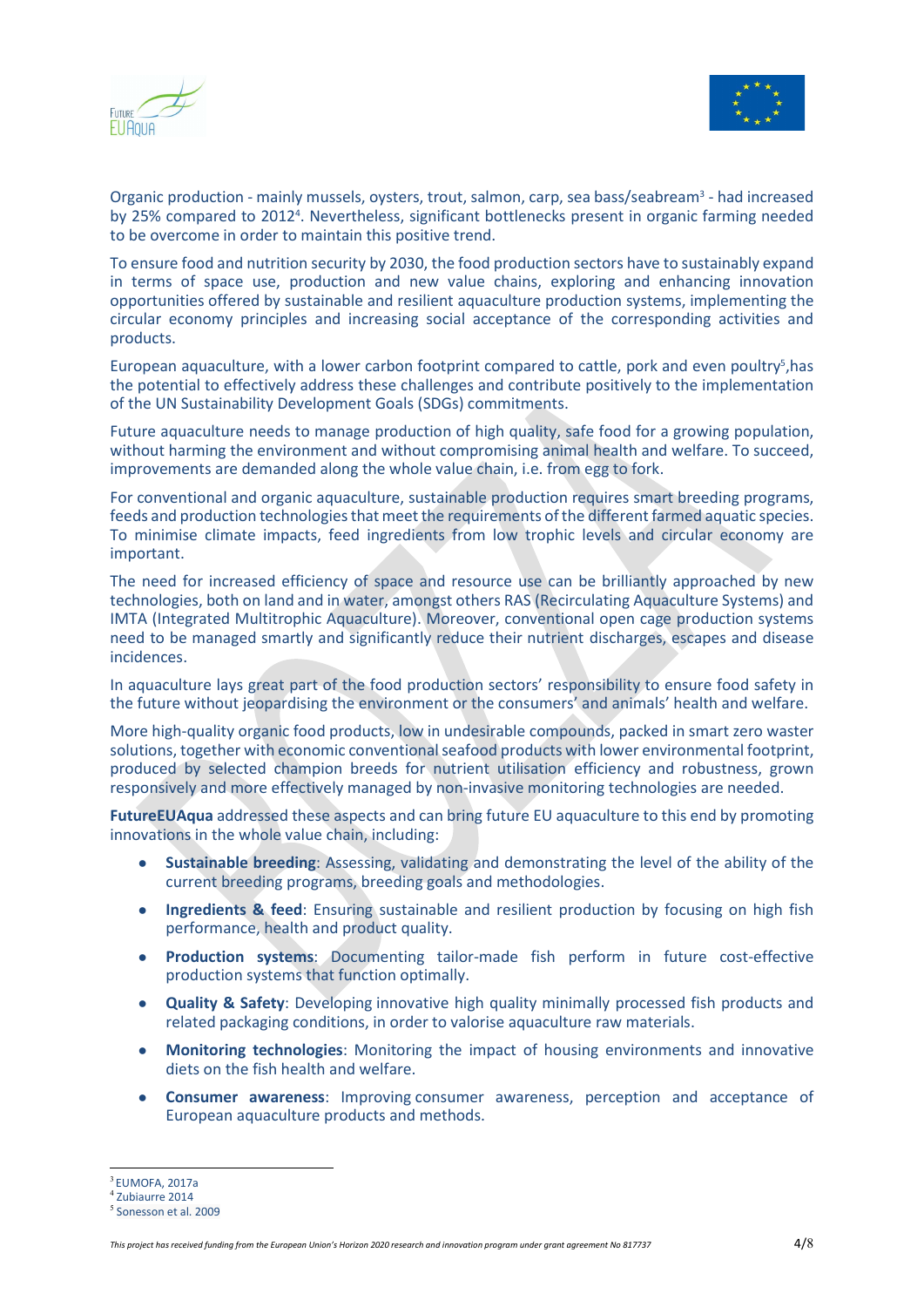



# eLearning Purpose/Objective

 This online course is aimed to convert/transform results and outputs into practical knowledge when implementing the innovative solution identified and developed within the project.

# Content and Structure

This course is structured 1 Introductory, 3 thematic and 1 Recovery sessions, that will be released and implemented from 15 June 2022 to 29 July 2022 for facilitated learning. Instead for self-learning, the training program will be made for extra 12 months:

Module I: Innovative feeds and feeding strategies for improving welfare & performance of fish in sustainable and organic aquaculture (Elena Mente - Aristotle University of Thessaloniki and Giuseppe Lembo – COISPA Tecnologia & Ricerca)

This module will demonstrate sustainable and resilient nutritional solutions for highest possible fish performance that would be safe for a sustainable aquaculture. It will cover innovative, species-specific nutritionally adequate, tailor-made, low ecological footprint fish diets and their nutritional impact on farmed fish growth performance, health and quality for a better performing sustainable and organic aquaculture.

In addition, it will be demonstrated how the understanding of the impacts of environmental change and human activity on farmed fish can be greatly enhanced by the use of Internet of Things. Indeed, the knowledge of life traits, such as fish behaviour, condition, physiology and the farming environment will be significantly improved by using electronic sensors, providing industry with information needed to facilitate health/welfare and optimal management practices.

The module builds on the basic knowledge of fish biology, physiology and biochemistry:

- Session I Fish nutrition in aquaculture
- Session II Internet of Things for healthy fish and environment
- Session III Innovative fish feeds for health fish for a healthy human consumption
- Session IV Metabolic traits of free-swimming fish in aquaculture

#### Learning objectives

At the completion of this module participants will be able to:

- 1. Understand the role of nutritional research in sustainable and organic aquaculture;
- 2. Understand how Internet of Things can contribute to precision livestock farming, by enhancing animal welfare, but also production and environmental sustainability;
- 3. Understand the relationship between innovative fish feeds and nutrition for the production of a healthy fish;
- 4. Understand how the measurements of fish metabolic rates have been proven to be sensitive for monitoring welfare & performance in farmed fish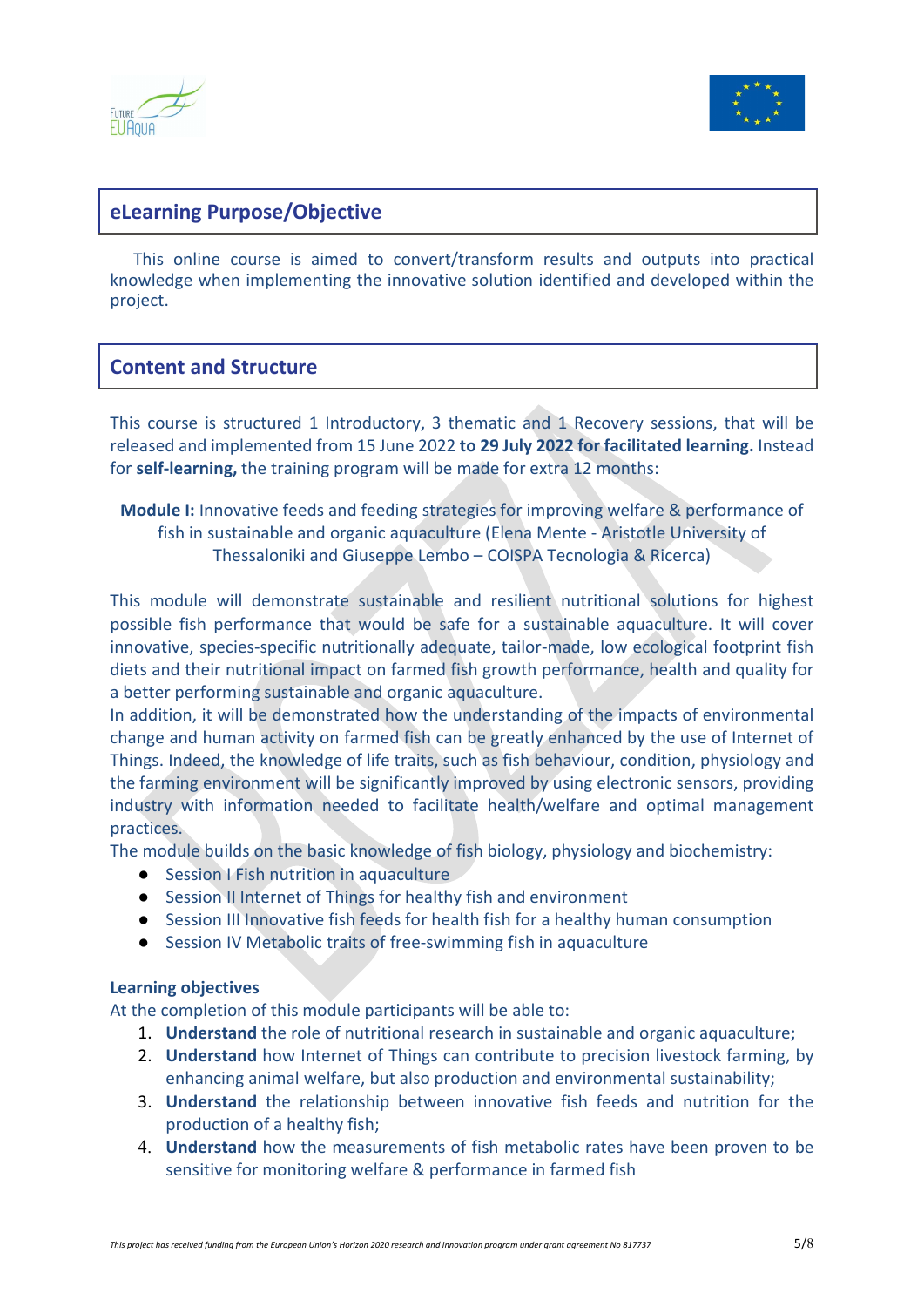



#### Module II: Consumer perception and preferences

(Themis Altintzoglou - NOFIMA)

 This module will be organized in two parts that are stages in a sequence for developing communication campaigns with the aim of increasing consumer awareness about sustainable aquaculture in Europe.

The first stage will focus on how we can extract information from an experiment with consumers in order to identify the consumer perception and preference towards information regarding sustainable aquaculture in Europe. This type of information experiments can be used in various ways and an example of social media communication will be used to exemplify how this can be done in a concrete way.

The second stage will focus on how the result from an experiment can be applied in the design and development of guidelines for social media communication campaign about the topic of sustainable aquaculture in Europe. The aim of the campaign guidelines is to increase awareness and the course will show how such a strategy can look as an end point output.

#### Learning Objectives

At the completion of this module participants will be able to:

- 1. Understand how consumers respond to information about sustainable aquaculture production methods in Europe
- 2. Apply knowledge on consumer reactions to practical guidelines for a marketing communication campaign

 Module III: Regulatory framework of aquaculture in the EU, with special focus on organic aquaculture (Ingrid Kvalvik – NOFIMA & Stefan Holler - Naturland)

 It is an EU policy goal to increase aquaculture production, as clearly expressed in the reformed Common Fisheries Policy (CFP) adopted in 2013. . Hence, the EU has launched several initiatives to improve the conditions for aquaculture growth in Europe, where regulatory and administrative issues, including area access, for a long time have been considered important reasons for the stagnation in production.

The aim of this thematic session is to contribute with knowledge on some of the challenges that aquaculture producers are facing in Europe related to access to production space. Taking the EU policy on aquaculture, in particular the strategic guidelines for aquaculture development and the Marine Spatial Planning Directive 2014, as a departure, national policies to promote aquaculture will be analysed. The focus will be on initiatives related to marine spatial planning and the promotion of area access.

The session will be organised as a short lecture accompanied with information on where to find relevant publicly available information and an exercise to learn more on the subject related to your own or selected country.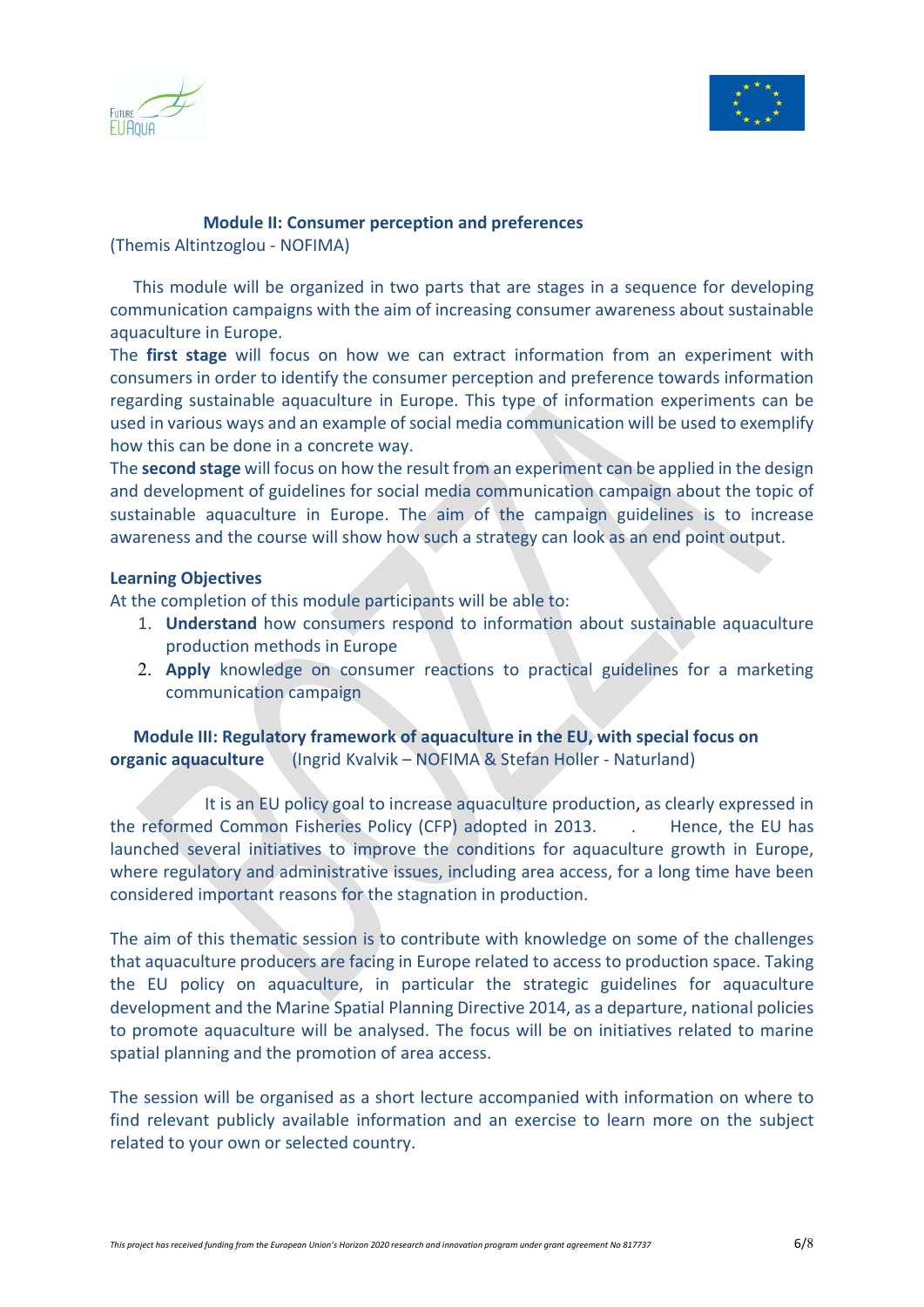



#### Learning Objectives:

At the completion of this module participants will be able to:

- 1. Describe EU policies on aquaculture (regulations, guidelines, and collaborative arrangements)
- 2. Explain the implementation of EU policies in selected countries on  $-$  status, progress and challenges related to access to new production area

Module IV: Recovery / retake and final synthesis

# Methodology

In order to ensure the best possible outreach, the on-line course sessions will be delivered through the CIHEAM Bari eLearning platform. Through a multiple-instructional setting, the goal is to achieve the learning objectives by means of learning technologies that match individual learning styles and by the inclusion of "collaborative" learning that aims at the development of just-in-time skills of adult learners. At the same time, to allow participants maximum flexibility of scheduling, the learning will be conducted in an asynchronous manner.

The mean length of time required to each learner is about 6-8 hours in total. CIHEAM Bari Model will combine self-learning with assessments.

The pedagogy - adapted specifically to professionals in full-time work - will help train participants through various experiences: absorb: reading of teaching material (texts and Various media); do: execution of all exercises, consultation of recommended and suggested reading and sites (i.e.: Bibliography, Linkography and Glossary) and self-evaluation test.

# Participants' profile and Targeted audience

The main target groups for the course are innovation brokers, SMEs, and policy makers.

# Additional Information

All teaching materials will be delivered in English.

A certificate of completion will be issued by CIHEAM Bari to all participants who complete the course-related assignments and assessments successfully.